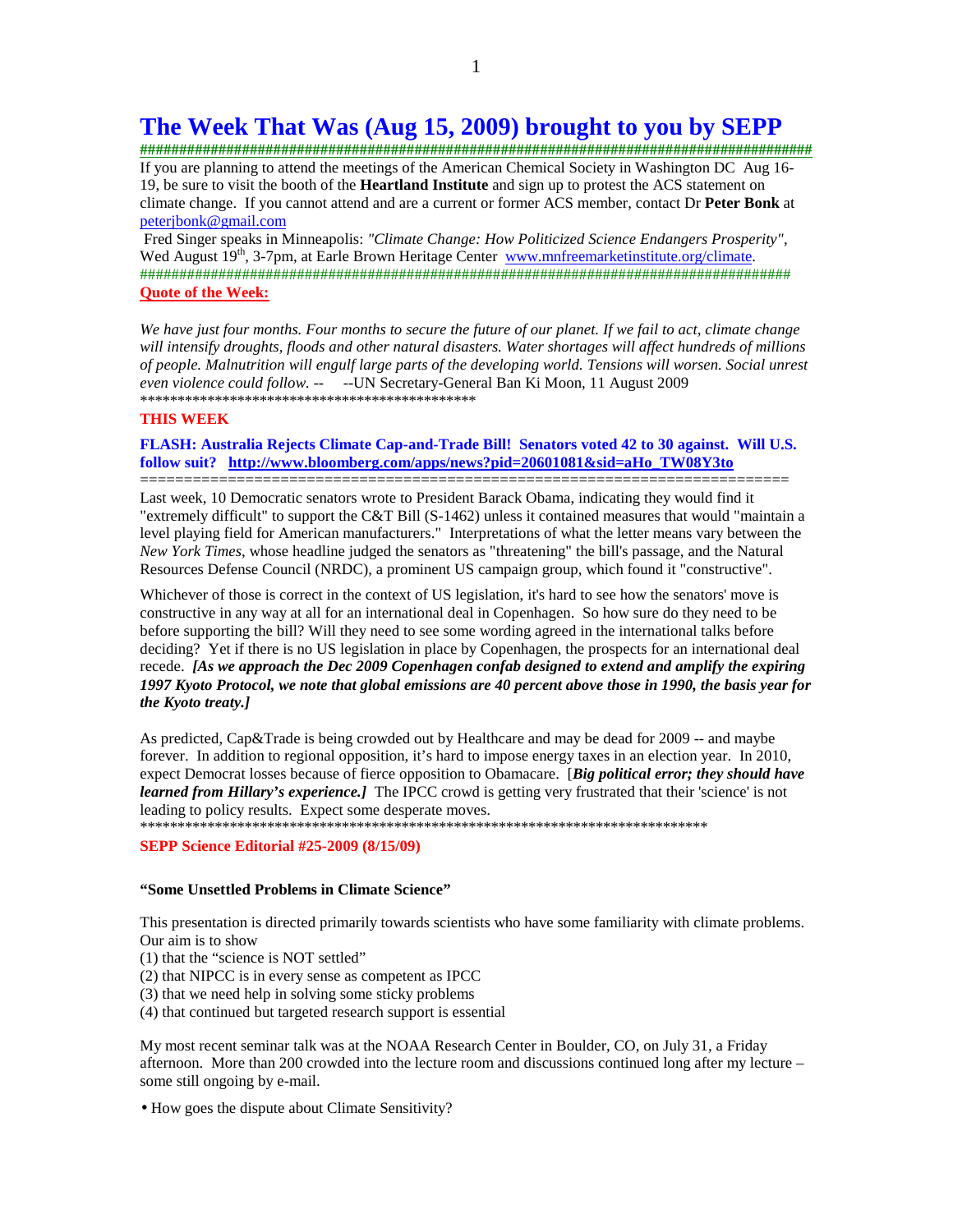*Is it 3 degC for a doubling of CO2 (IPCC) or 0.3 (NIPCC)* 

- Is WV and cloud feedback positive or negative?  *and how can the right data give the answer*
- How much of 20th century warming is anthropogenic?  *nearly all (IPCC) or an insignificant percentage (NIPCC)*
- Can solar activity explain decadal-scale climate changes?  *Or internal atmosphere-ocean oscillations – or both?*
- How much energy does GH radiation impart to SeaSfcTemp?  *since downwelling IR cannot penetrate beyond a thin skin of water*
- Why the debate about CO2 residence time  *Is it 5 years, 50-100 years, or millennia?*
- Is there really a temperature increase "in the pipeline"?  *Will warming continue after GH gases are stabilized?*
- Why such disagreement about Sea Level Rise?  *Year 2100 estimates vary greatly: 600cm (Hansen), 1200cm (Weaver), 14-53cm (IPCC-2007), or only 18 cm (Singer)?*  **\*\*\*\*\*\*\*\*\*\*\*\*\*\*\*\*\*\*\*\*\*\*\*\*\*\*\*\*\*\*\*\*\*\*\*\*\*\*\*\*\*\***
- **1. The Waxman-Pelosi follies** *Kimberley Strassel*
- **2. Questions to ask at town hall meetings** *Paul Driessen*
- **3. Can Cap&Trade save planet for just 'postage stamp a day'?** *Garrett Vaughn*
- **4. Green campaigners bury German CCS plans** *The Guardian*
- **5. Australia climate bill poses test for Premier --** *WSJ*
- **6. Government's green energy plan may cost 17 times more than benefits** *Telegraph (UK)*
- **7. Eyes fall on Virginia in November 2009** *Salena Zito*
- **8. Carbon futures aren't the future** *Alan Oxley*

#### **9. Resisting climate hysteria –** *Richard Lindzen*

**\*\*\*\*\*\*\*\*\*\*\*\*\*\*\*\*\*\*\*\*\*\*\*\*\*\*\*\*\*\*\*\*\*\*\*\*\*\*\***

#### **NEWS YOU CAN USE**

Both the **American Physical Society and the American Chemical Society** have come under pressure from members to review their alarmist and dogmatic public utterances on climate change. Many ACS members want to fire C&EN editor Rudy Baum. (See post at *WattsUpWithThat* http://wattsupwiththat.com/2009/07/30/american-chemical-society-members-revolting-against-their-editorfor-pro-agw-views/#more-9680 ). The APS **Open Letter** <http://www.openletterglobalwarming.info/Site/open\_letter.html> now has now over 110 signers, more than double the number we had when we presented the Letter to the APS Council on May 1. \*\*\*\*\*\*\*\*\*\*\*\*\*\*\*\*\*\*\*\*\*\*\*\*

**Political climate for energy policies cools: Poll shows economy outweighs environment**  by JENNIFER ROBISON, Las Vegas Review-Journal, Aug. 09, 2009 http://www.lvrj.com/news/52828402.html

\*\*\*\*\*\*\*\*\*\*\*\*\*\*\*\*\*\*\*\*\*\*\*\*\*\*\*\*\*\*\*\*\*\*\*\*\*\*\*\*\*\*\*\*\*\*\*\*\*\*\*\*\*\*\*\*\*\*\*\*\*\*\*\*\*\*\*\*\*

**Climate data spat intensifies:** Since 2002, Steve McIntyre, the editor of *Climate Audit*, a blog that investigates the statistical methods used in climate science, has repeatedly asked Phil Jones, director of the Climatic Research Unit (CRU) at the University of East Anglia, UK, for access to monthly global surface temperature data held by the institute [12 Aug 2009 | *Nature* 460, 787 (2009) | doi:10.1038/460787a].

\*\*\*\*\*\*\*\*\*\*\*\*\*\*\*\*\*\*\*\*\*\*\*\*\*\*\*\*\*\*\*\*\*\*\*\*\*\*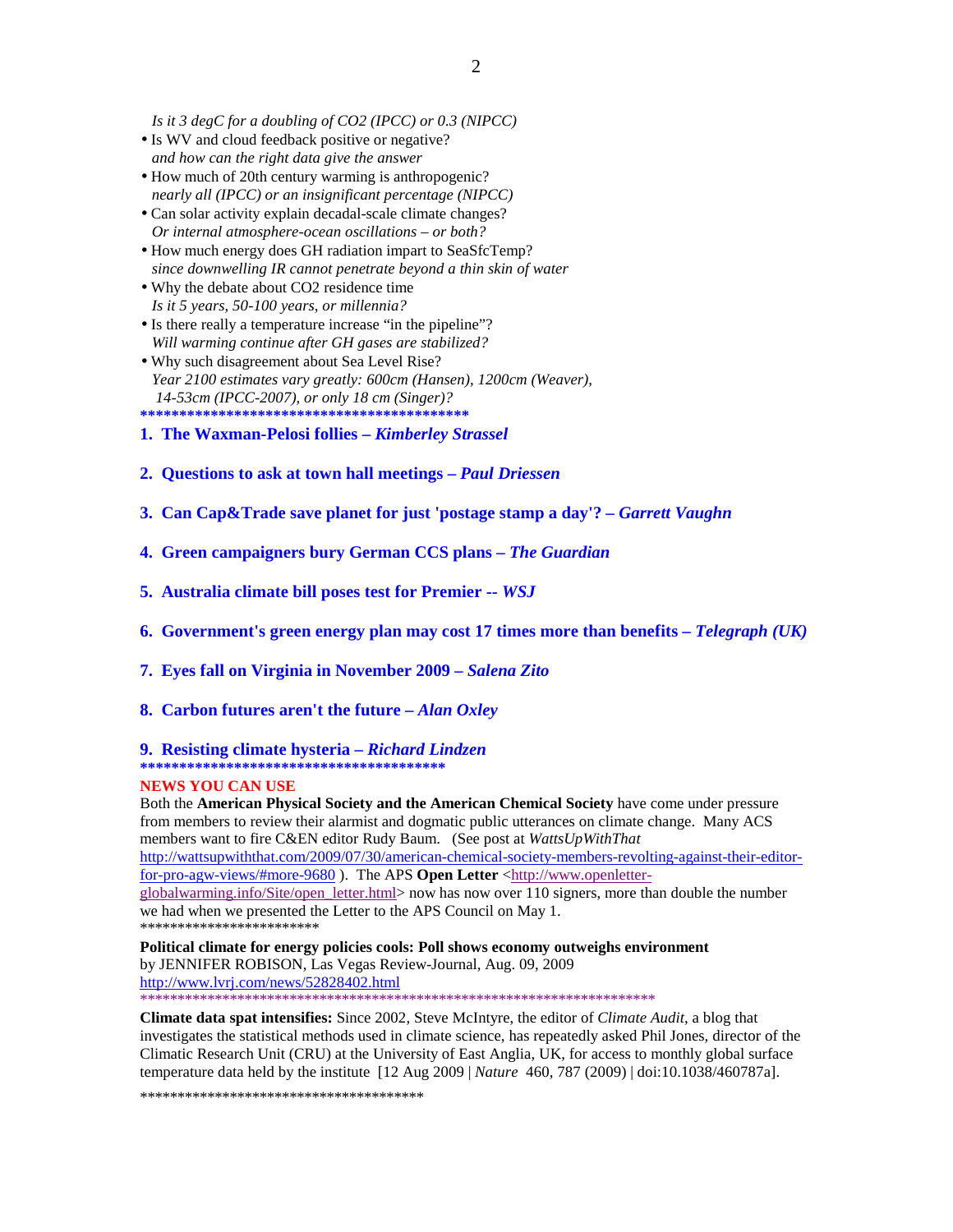Another example of counterproductive environmental zeal: misguided PCB 'cleanup' of the Hudson River http://greenhellblog.com/2009/08/11/non-suprise-of-the-day-ges-pcb-clean-up-makes-hudson-rive

\*\*\*\*\*\*\*\*\*\*\*\*\*\*\*\*\*\*\*\*\*\*\*\*\*\*\*\*\*\*\*\*\*\*\*\*\*\*\*\*\*

#### **BELOW THE BOTTOM LINE**

*Climate change is very real. Global warming creates volatility. I feel it when I'm flying. The storms are more volatile. We are paying the price in more hurricanes and tornadoes.* --Senator Debbie Stabenow (D., Mich.), Detroit News, 10 August 2009

Yes, and there are sea monsters in Lake Michigan. I can feel them when I'm boating, mocks Henry Payne in http://community.detnews.com/apps/blogs/henrypayneblog/index.php?blogid=2041

# **###################################**

#### **1. THE WAXMAN-PELOSI FOLLIES**

*By KIMBERLEY A. STRASSEL, WSJ* 

If anyone might have the right to revel in a bit of health-care schadenfreude, it's John Dingell. Nancy Pelosi and Henry Waxman ought to feel lucky he's foregone the pleasure. The Michigan Democrat, at least until last year, presided over the powerful Energy and Commerce Committee. As such, Mr. Dingell, the House's longest-serving dealmaker, was positioned to be point man for President Barack Obama's healthcare and climate priorities.

Was. Weary of Mr. Dingell's slow pace, and impatient with his attempts to unite diverse committee Democrats around legislation, within weeks of November's election Speaker Pelosi made her move, enlisting some home-town muscle. Fellow California liberal Henry Waxman challenged Mr. Dingell to his chairmanship, and with Mrs. Pelosi's support, dethroned him. The speaker has been reaping her whirlwind ever since.

The measure of Mrs. Pelosi's leadership was always going to be her ability to manage an unruly caucus. She was an architect of that diversity, rounding up an unprecedented crew of conservative Democrats to pick off vulnerable GOP seats in 2006 and 2008. These "majority makers" sat uneasily with her liberal wing and her own ideological inclinations, but Mrs. Pelosi initially proved herself savvy. The House Democrats' debut "Six in '06" agenda—minimum wage hikes, cheaper student loans and the like—was carefully crafted to present a united Democratic front.

That restraint has gradually given way to Mrs. Pelosi's more radical ambitions, and Mr. Waxman enlisted to see that agenda through. He has certainly fulfilled Mrs. Pelosi's hope that he be the anti-Dingell. And the result of his purist, knuckle-cracking style is that House Democrats flood to recess today on a wave of division, confusion and dismal headlines. "Henry Waxman has been our greatest gift," chortles one House GOP aide. If Mr. Obama ultimately fails in his top ambitions, he should know early whom to thank.

On the conservative side of the equation, Mr. Waxman has unrelentingly antagonized the rural Democratic members who make up the majority of his committee. He wrote a climate bill without their input, loaded it with provisions that hurt their districts, and left them to vote on Republican amendments designed to inflict maximum political damage. He ignored requests to wait to see if the Senate could produce, instead forcing a painful floor vote on legislation prior to the July Fourth recess. Members went home to be brutalized by constituents and local employers.

This high-handed treatment already had Blue Dogs loaded for bear, not that Mr. Waxman heeded warnings. When he again ducked into secret meetings to craft health-care legislation, a group of 45 members sent a letter complaining. "We don't want a briefing on the bill after it's written. We want to help write it," declared Arkansas's Mike Ross, chair of the Blue Dog health-care task force. Rebuffed, conservative Democrats delineated for Mr. Waxman what they saw as an acceptable bill. Rebuffed again, they asked Mr. Waxman to let the Senate go first. Rebuffed yet again, Mr. Ross took his case to the nation, with a revolt that has beat down the House bill for weeks.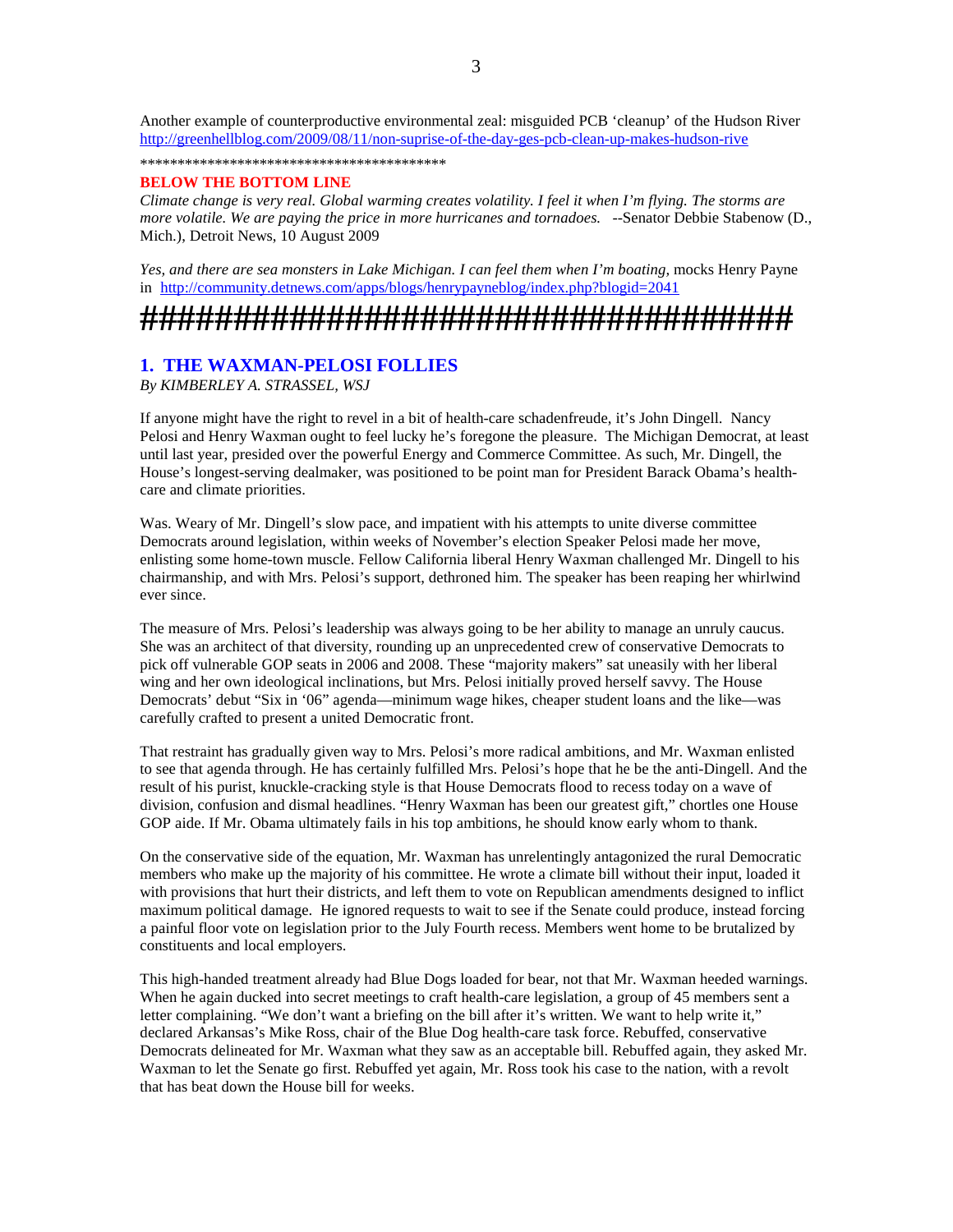Mr. Waxman's subsequent negotiations with these members—in which he reportedly showed little concern for the political challenges of anyone outside of Los Angeles—made matters worse. Blue Dogs stormed out of one session, with Louisiana's Charlie Melancon bellowing: "I've been lied to. We have not had legitimate negotiations." Mr. Waxman, for his part, declared he was "not going to let [Blue Dogs] empower Republicans to control the committee."

By this week, Hill newspapers were reporting on an increasingly prominent presence in the Waxman negotiations: John Dingell. "These guys gotta fight to stay," explained Mr. Dingell of the Blue Dogs, after one such peacemaking session. "They can warn us about pitfalls that we, in our arrogance, may not see. Their concerns are legitimate." He refrained from adding: "Duh."

On the liberal side of the equation, Mr. Waxman's committee ownership has meanwhile potentially set expectations too high to be reconciled with Blue Dog demands. The Californian's "breakthrough" with Mr. Ross this week (achieved with Mr. Dingell's help) contained only minuscule concessions, yet set off a riot on the left.

Within a few hours of his Blue Dog deal, Mr. Waxman had to postpone markup again as his furious fellow "progressives" accused Blue Dogs of hijacking their bill. His "deal," in fact, leaves just enough scary stuff in the legislation to allow Blue Dogs to get smacked around all August, while taking just enough out to ensure the base reaches fever pitch by September.

The Waxman-Pelosi strategy has also reverberated beyond the House. The hammering that House Democrats received on cap-and-trade has only further discouraged senators from tackling that legislation. Mr. Obama has felt compelled to say nice things about this early House product, tying the White House to reckless legislation, and further raising the left's hopes.

Mr. Waxman and Mrs. Pelosi head into recess with one comatose climate bill and one wounded health-care project. Now comes the long hot summer month where the nation gets to think about this some more. If the speaker wants to make use of her vacation, she could always get on the phone to Michigan. Mr. Dingell might have some advice.

\*\*\*\*\*\*\*\*\*\*\*\*\*\*\*\*\*\*\*\*\*\*\*\*\*\*\*\*\*\*\*\*\*\*\*\*\*\*\*\*\*\*\*\*\*\*\*\*\*\*\*\*\*\*\*\*\*\*\*\*\*

## **2. QUESTIONS TO ASK AT TOWN HALL MEETINGS**

*Demand answers from your senators and congressman during their August recess By Paul Driessen* 

Americans are justifiably wary about Congress rushing to overhaul our healthcare system, 17% of our economy, with little debate, analysis or bipartisan input. They worry that the legislation could affect their costs, free choice, doctor-patient relationships and access to quality care.

They should be even more concerned about complex, thousand-page legislation that would overhaul 100% of our economy -- the energy system that powers and enables everything we eat, heat, cool, grow, make, transport, drive and do -- to prevent **hypothetical** manmade catastrophic climate change.

Energy is the Master Resource that makes life possible. Without abundant, reliable, affordable energy, opportunity, progress, job creation, health and civil rights are hobbled and rolled back. And yet, global warming bills are being rushed into law at warp speed, not just without debate, but also with debate vilified as climate holocaust denial, criminal acts and treason against the planet.

Proponents insist a planetary crisis demands instant action. The truth is that President Obama wants to present a US commitment to draconian reductions in plant-fertilizing carbon dioxide at the December Copenhagen climate conference. He wants to pressure China, India and other nations to sacrifice their economic growth to the specter of alleged climate disasters. Copenhagen is the last chance for eco-activists to implement a UN-centered system of global governance, global taxes, and global control of energy, economies and living standards.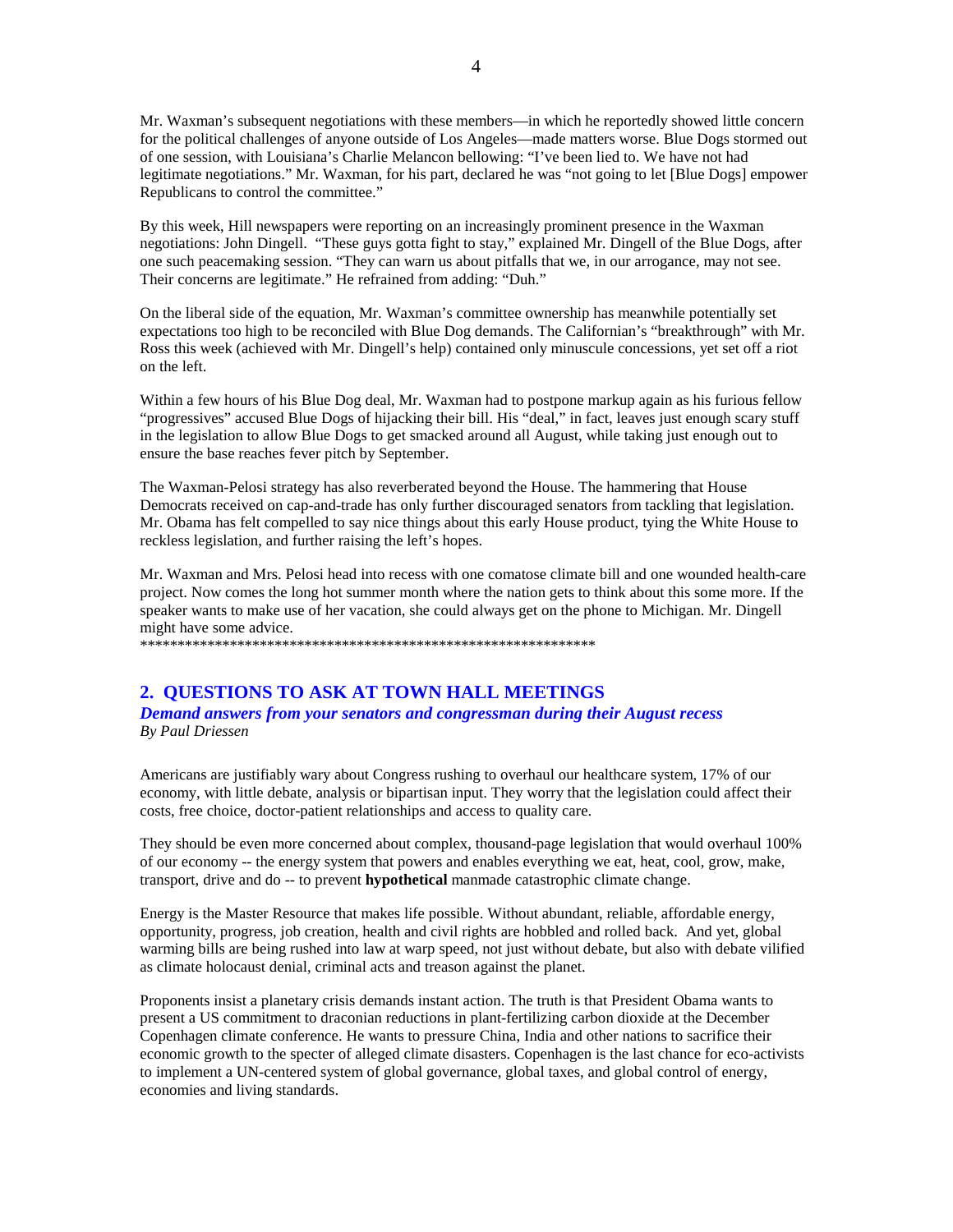Open, robust, unfettered debate is absolutely essential. It is our inalienable right, the foundation of democracy and a free and prosperous America. A good place to start that debate is the town hall meetings that our elected representatives will be holding during their August recess. Here are a few questions that concerned citizens might want to ask.

1) Congressman John Conyers said he didn't bother reading the bill, before he voted on it, because he would need two lawyers to explain the passages to him. Did you read and understand it? All of it? Then how can we be expected to do so? Why should we be expected to obey it? Why should we let congressmen who can't understand their own bills control 100% of our economy?

2) Global temperatures are not increasing. Thousands of scientists say humans and carbon dioxide are not causing a climate disaster. Hurricanes, tornadoes, floods, droughts and heat waves are not increasing. Emissions from China and India will quickly replace any CO2 reductions the United States might achieve by taxing and restricting fossil fuel use, crippling our economy, and hurting seniors and poor families most. Why does Congress refuse to allow real debate? Why does it simply assume and decree that we have a global warming crisis and must enact legislation immediately?

3) House Speaker Pelosi recently said every aspect of our lives must be subjected to an inventory, so that America can slash energy use and emissions, and prevent dangerous climate change. This can only lead to a massive, intrusive Green Nanny State; the end of affordable, reliable energy; a coerced switch to expensive, unreliable wind and solar power; and skyrocketing energy costs that will hammer families and businesses and cost millions of jobs. Why would you support such legislation?

4) Cap-and-trade is a huge tax on the energy we use for everything we make and do. It's a massive wealth transfer, from consumers to the government, to pay for unprecedented spending increases and more pork for favored businesses and voting blocs. It violates President Obama's pledge not to tax anyone with incomes below \$250,000. It will cost families \$1000 to \$4,600 per year in extra energy and living expenses. How can you justify voting for such punitive legislation?

5) The average annual temperature in Antarctica is minus 50. Temperatures would have to increase 85 degrees 24/7/365 for a century or more, to melt South Pole ice caps and raise sea levels 20-50 feet. Can you explain how a 0.02% increase in atmospheric carbon dioxide (from 285 ppm in 1850 to projected 485 ppm) can overturn basic laws of thermodynamics, replace the powerful natural forces that caused Ice Ages and other climate changes in the past, and produce ice-cap meltdowns?

6) Replacing hydrocarbons with green energy will require millions of acres of land for turbines, solar panels, geothermal facilities and transmission lines. Do you support relaxing environmental, endangered species and other laws, to fast-track approval of these projects, despite their impacts on habitats? Or do you want them subjected to the same rules that have stymied thousands of other energy projects, so that renewable energy projects can't be built either, and we have a huge energy gap? Do you support protecting the rights of landowners? Or do you favor eminent domain, so that government can seize people's property and expedite construction of these projects?

7) Replacing hydrocarbons with green power will also require hundreds of millions of tons of steel, copper, concrete, fiberglass and rare-earth minerals for turbines, solar panels and transmission lines. Do you support opening our lands for renewed exploration and development, so that we can produce these raw materials and create American jobs? Or do you intend to keep US lands off limits, allow eco-activists to file lawsuits to prevent development, and force us to depend on imports for renewable energy, too?

8) The United States spent \$79 billion on global warming programs between 1989 and 2008. The vast majority went to scientists, bureaucrats, alarmist groups and propaganda campaigns that say we face a climate disaster. Do you support a law requiring that future spending be split 50:50 between researchers who think humans are causing a climate disaster, and those who believe climate change is mostly natural and cyclical so that we can have honest, unbiased science and sound public policy decisions?

9) Claims that we face a climate disaster are based on selected use of questionable temperature data, shortterm temperature trends, and scary computer scenarios that even modelers don't call predictions but merely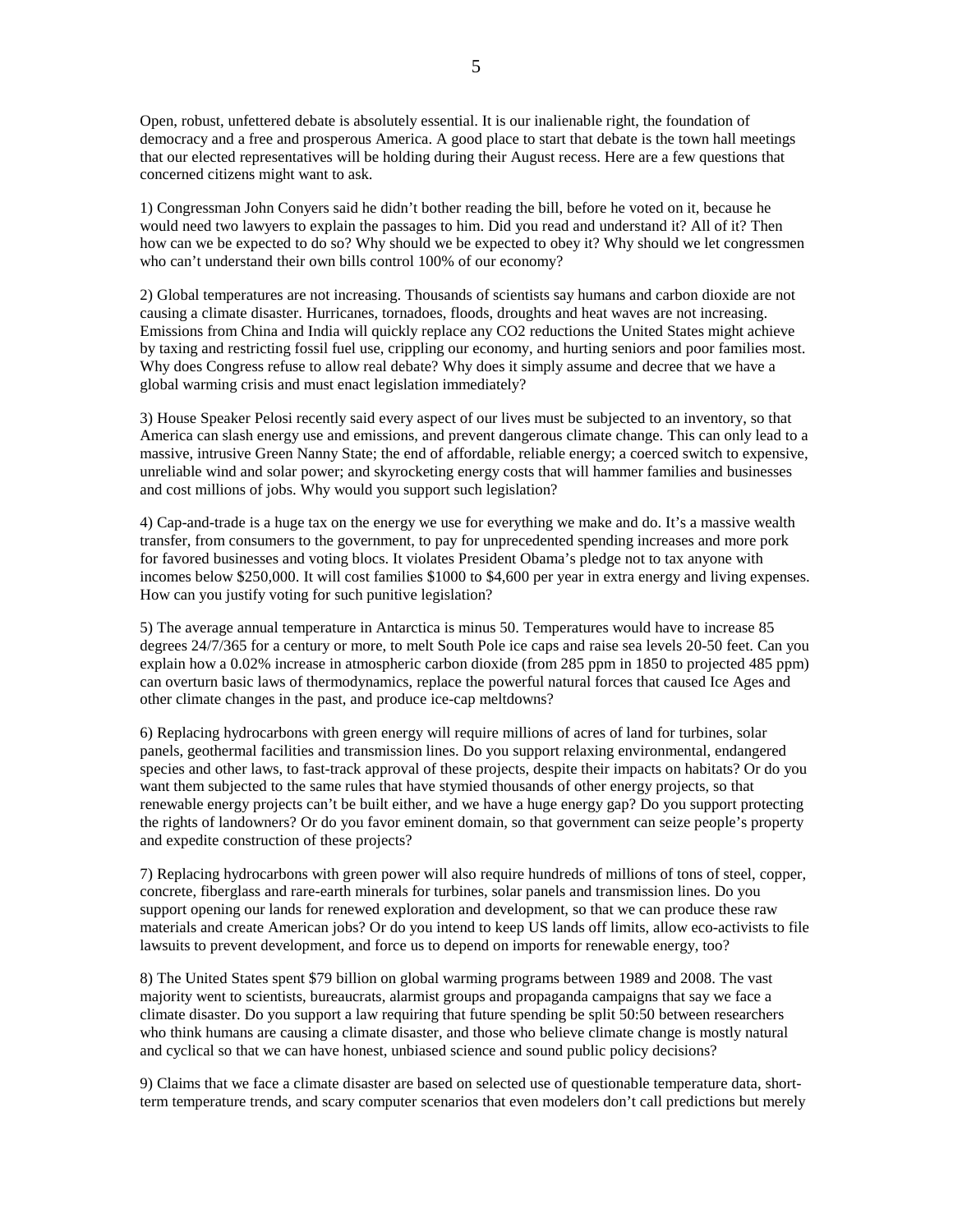"scenarios," if numerous assumptions about climate systems, energy generation, carbon dioxide and global economic growth 25-100 years from now turn out to be true. How can you justify transforming (and risking) America's energy and economic future, based on computer models?

10) The White House and EPA suppressed a government report (that said scientific evidence does not support claims that we face a global warming disaster) until after passage of a House bill that would send US carbon dioxide emissions back to 1868 levels. Why did you ignore this dictatorial and fraudulent action? Will you now demand a new debate and new vote? Demand that this report be reviewed and debated fully, before the Senate acts on similar legislation? Penalize EPA for suppressing free speech?

11) The economic pain, job losses and government intrusion into our lives under the House-passed global warming bill would reduce projected global average temperatures in 2050 by an imperceptible 0.1 degrees. That's largely because 97% of the projected increase in CO2 emissions between now and 2030 will come from developing countries that are building new coal-fired power plants every week, according to the International Energy Agency. Why would you support legislation that is all pain, and no gain?

12) Over 1.5 billion people in China, India and Africa still do not have electricity, for even a light bulb or tiny refrigerator. Almost 2.5 billion people around the world live on less than \$2 a day. Millions die every year from diseases that would be largely eradicated with electricity for refrigeration, sanitation, clinics, and industries that generate greater health and prosperity. How can you justify telling them that global warming is the biggest threat they face, and that they need to get by on wind and solar power, and give up their dreams of better lives, because you are worried about global warming? Doesn't that violate their most basic human rights, including their right to improved living standards and to life itself?

Exercise your constitutional rights. Write to your legislators. Attend town hall meetings. Ask questions. Demand answers. Demand debate. And safeguard your future, and your children's future.

======================================================================= *Paul Driessen is senior policy advisor for the Committee For A Constructive Tomorrow and Congress of Racial Equality, and author of* Eco-Imperialism: Green Power Black Death*.*  \*\*\*\*\*\*\*\*\*\*\*\*\*\*\*\*\*\*\*\*\*\*\*\*\*\*\*\*\*\*\*\*\*\*\*\*\*\*\*\*\*\*\*\*\*\*

#### **3. CAN CAP&TRADE SAVE PLANET FOR JUST 'POSTAGE STAMP A DAY'?**

*By GARRETT A. VAUGHN, Investors Business Daily, August 06, 2009*  http://www.ibdeditorials.com/IBDArticles.aspx?id=334448160383703

How much will an American family pay to avoid catastrophic global warming via the House-passed Waxman-Markey cap-and-trade bill? Rep. Ed Markey, D-Mass., likens the cost to "about a postage stamp a day," based on estimates made by the Congressional Budget Office (CBO) and the U.S. Environmental Agency (EPA). Usually, however, goals that strain credulity also strain finances.

Carbon dioxide (CO2) is the most important greenhouse gas emitted by humans. Relative to 2005, Waxman-Markey seeks a 17% cut in CO2 emissions by 2020 and an astounding 83% by 2050, driving U.S. per capita CO2 emission levels below those of George Washington's first term as president. Fossil fuels account for most CO2 emissions while meeting about 85% of U.S. energy needs. Hence, the ambitious emission targets would require cap-and-trade to nearly extinguish use of those fuels via higher prices. Those prices, hopefully, can rustle up enough replacements from conservation and alternative energy without going ballistic.

#### **Costs Not Counted by CBO**

The CBO relies on creativity to protect family budgets against those risks. More expensive energy would inevitably slow growth in production and income, as measured by the gross domestic product. **Lost income growth** would be families' major cost under Waxman-Markey. The CBO study looks past the proverbial elephant-in-the-room with a discreet footnote stating that its cost estimate "does not indicate the potential decrease in GDP that could result."

Next, the CBO uses a "back to the future" statistical time machine to leap over eight years of **adjustment costs**. Waxman-Markey would begin raising energy costs in 2012. The CBO study, however, begins as if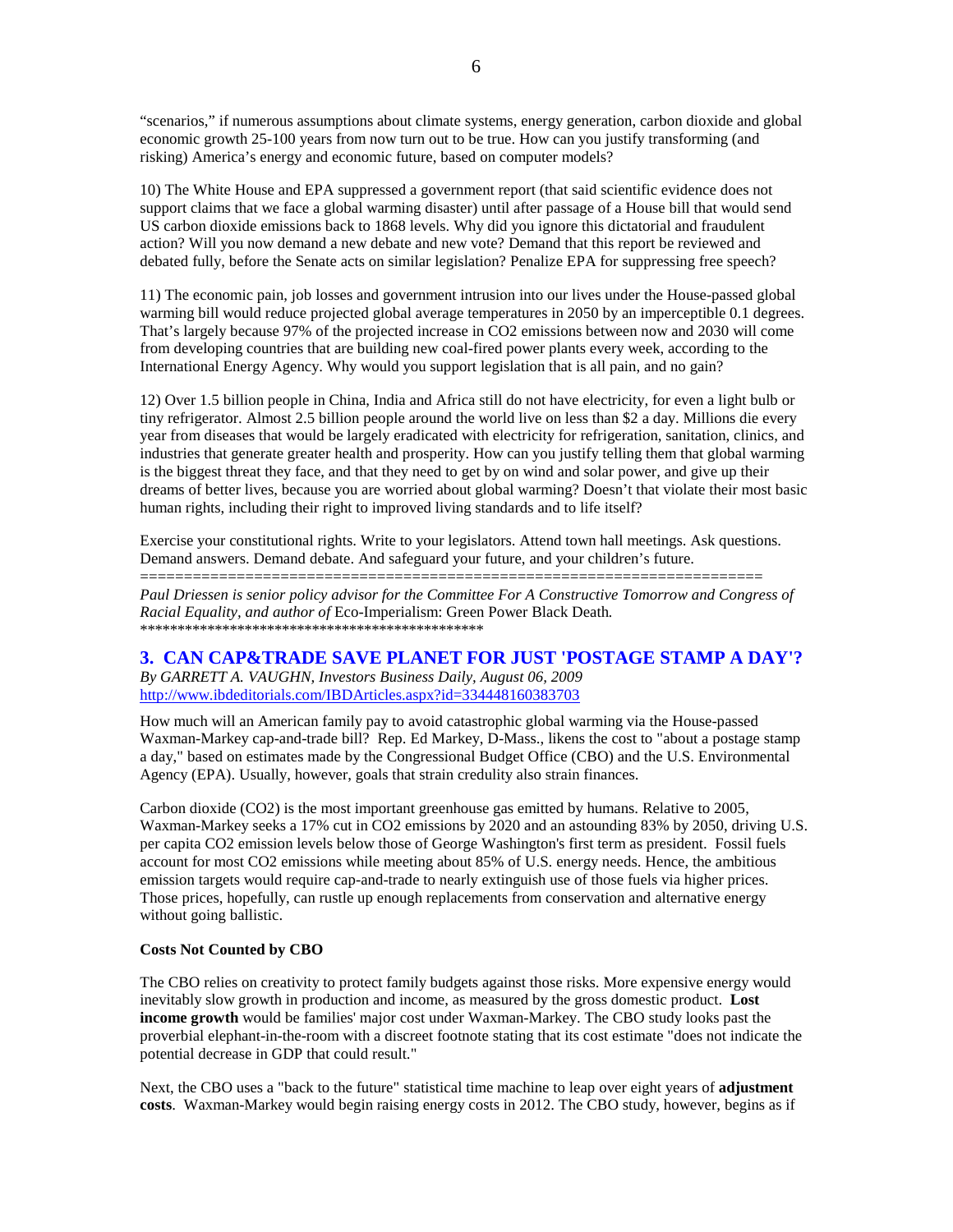2012 would already be 2020 when "the cap would have been in effect for eight years" and it can "measure the costs that would occur once the economy had adjusted to the change in the relative prices of goods and services."

Hence, as with GDP losses, the CBO study looks past the considerable investments in equipment and processes during 2012-2019 needed to "adjust" CO2 emissions downward 17% by 2020. But adjustment costs would continue 30 years beyond 2020, as American families face up to the even more challenging goal of achieving the full 83% reduction by 2050. The CBO's statistical time machine managed a single eight-year leap, but the study makes no mention of a subsequent 30-year leap to 2050.

#### **EPA's statistical time machine**

The **EPA's statistical time machine,** however, has often leaped forward 30 years in the agency's benefitcost studies on regulating Clean Air Act pollutants other than CO2. By looking so far ahead, the studies can leap over the vast expenditures made by manufacturers preparing to meet Clean Air Act regulations. That acrobatic maneuver prevents all of the "upfront" dollars from affecting the benefit-cost ratio estimated for the distant year. For instance, in 2000 the EPA dialed forward to 2030 to estimate annual benefits of \$16 for every \$1 of cost from regulating the particulate matter and nitrous oxides emitted by heavy-duty diesel trucks and buses.

None of the costs counted in 2030, however, included any of the dollars manufacturers would spend during 2000-2010 in preparing to meet the regulatory deadlines of 2008-2010 for new vehicles. The study excluded all of the upfront expenditures from the benefit-cost ratio by assuming manufacturers would "recover" them via higher prices long before 2030.

Costs aside, a 30-year leap finds more clean air benefits for an annual benefit-cost ratio. Benefits ramp up slowly with the gradual replacement of existing, dirtier vehicles with the new regulated models. From the perspective of 2000, fleet "turnover" would be appreciable by 2030 but negligible by 2008, a year that would also contribute considerable upfront costs to a sure-to-be dreadful benefit-cost ratio. Leaping 30 years, in contrast, offered a ratio worthy of much publicity.

The EPA's more powerful time machine may be needed should cap-and-trade bog down in the U.S. Senate. In that event, both President Obama and EPA Administrator Lisa Jackson have suggested imposing an allegedly more expensive "Plan B": limiting CO2 emissions through a blizzard of regulations written under the Clean Air Act.

#### **Impossible Profit**

Yet, the EPA's own **benefit-cost analyses** show up to \$30 in benefits for every \$1 of cost from regulating other harmful emissions under the act. Such ratios suggest that regulating CO2 emissions could cost less than cap-and-trade. Cap-and-trade, after all, would manipulate prices to motivate private profit-making firms. Yet, not even Exxon-Mobil at its most profitable could refine every \$1 of crude oil into gasoline worth \$30 to motorists, leaving it with \$29 of pure profit. In the entire United States, only the EPA may be capable of such profit — profit that automatically flows (albeit slowly) straight to Americans as "income in kind" in the form of cleaner air.

Still, at the end of the day, would either cap-and-trade or the Plan B of Clean Air Act regulations really save the planet for pennies a day? Or are such claims too good to be true for both strategies? With Washington, D.C., determined "to do something," American families will find out whether leaping over GDP losses and upfront costs works as well in practice as it does in theory.

*=============================================================* 

*Vaughn is an economist for the Manufacturers Alliance/MAPI, a 76-year-old public policy, economics research and executive education organization in Arlington, Va.*  \*\*\*\*\*\*\*\*\*\*\*\*\*\*\*\*\*\*\*\*\*\*\*\*\*\*\*\*\*\*\*\*\*\*\*\*\*\*\*\*\*\*\*\*\*\*\*\*\*\*\*\*\*\*\*\*\*\*\*\*\*\*\*\*\*\*\*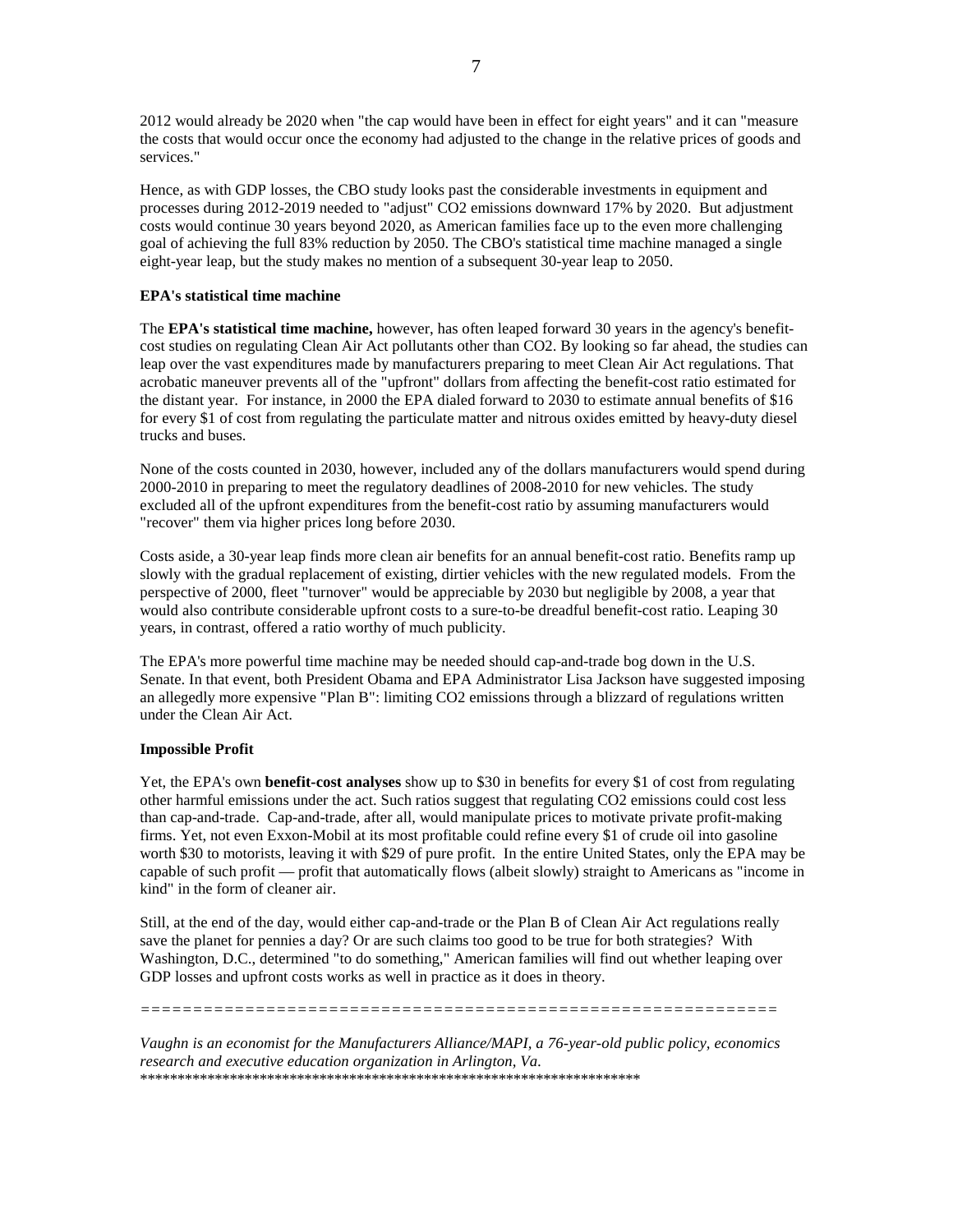#### **4. GREEN CAMPAIGNERS BURY GERMAN CCS PLANS**

*The Guardian, 29 July 2009, <http://www.guardian.co.uk/environment/2009/jul/29/germany-carbon-capture*>

It was meant to be the world's first demonstration of a technology that could help save the planet from global warming - a project intended to capture emissions from a coal-fired power station and bury them safely underground.

But the German carbon capture plan has ended with CO2 being pumped directly into the atmosphere, following local opposition at it being stored underground. The scheme appears a victim of "numbyism" - not under my backyard.

Opposition to the carbon capture plan has contributed to a growing public backlash against renewable energy projects, raising fears that Europe will struggle to meet its low-carbon commitments. Last week, the Danish firm Vestas blamed British "nimbies" opposing wind farms for its decision to close its turbine factory on the Isle of Wight**. H/t to CCNet**  \*\*\*\*\*\*\*\*\*\*\*\*\*\*\*\*\*\*\*\*\*\*\*\*\*\*\*\*\*\*\*\*\*\*\*\*\*\*\*\*\*\*\*\*\*\*\*\*\*\*\*\*\*\*

#### **5. AUSTRALIA CLIMATE BILL POSES TEST FOR PREMIER**

*By RACHEL PANNETT, WSJ, August 12, 2009*  http://online.wsj.com/article/SB125003456583024187.html

CANBERRA, Australia -- Lawmakers are expected to reject legislation aimed at capping greenhouse-gas emissions in Australia this week in a move that could imperil one of the country's most important economic initiatives in recent years.

The debate is shaping up as the biggest test yet of Prime Minister Kevin Rudd's nearly two years in office, and could result in a call for early elections if he can't get key conservative lawmakers on his side. It could also provide a case study for similar debates in the U.S., where lawmakers are wrangling over a similar plan to set mandatory caps on greenhouse-gas emissions. That policy is set to be debated by the U.S. Senate next month after it passed the House of Representatives by a slim 219-212 margin in June.

Like the U.S. plan, Australia's climate bill has been criticized by green groups for its relatively weak carbon-emission reduction targets and generous industry allowances, which many argue could make it ineffective. At the same time, representatives from industry have argued Australia's plan goes too far, threatening jobs and adding new costs for consumers and businesses at a time when the economy is just recovering from a global recession.

Analysts are watching Australia's effort closely. Although Australia accounts for only around 1.5% of global greenhouse emissions, it is the biggest per-capita carbon polluter in the developed world due to its reliance on fossil fuels, mainly coal, for around 80% of its electricity generation. Clean-air advocates say they believe countries such as Australia and the U.S. need to set a better example before other parts of the world agree to curb their worsening pollution problems.

Australia's planned carbon-trading program is similar to a European Union one in place since 2005. It would cap Australia's carbon-dioxide emissions, forcing heavy polluters like power generators and aluminum and cement makers to buy so-called carbon permits to account for their emissions.

To ease criticism from industry, it would allocate 27% of the carbon permits free in the first year to heavypolluting companies that are highly exposed to international trade. It also sets a relatively low target for overall emission reductions, with a goal of cutting emissions in the country by 5% from 2000 levels by 2020, though it could go higher under certain circumstances.

By comparison, the U.S. plan calls for cuts to U.S. emissions of 17% from 2005 levels by 2020, and 83% by 2050. Japan, a global manufacturing hub for automobiles and electronics, aims to cut greenhouse-gas emissions to 15% below 2005 levels by 2020. The EU has agreed to reductions of at least 20% on 1990 levels by 2020, and will cut by as much as 30% if other developed countries make comparable efforts.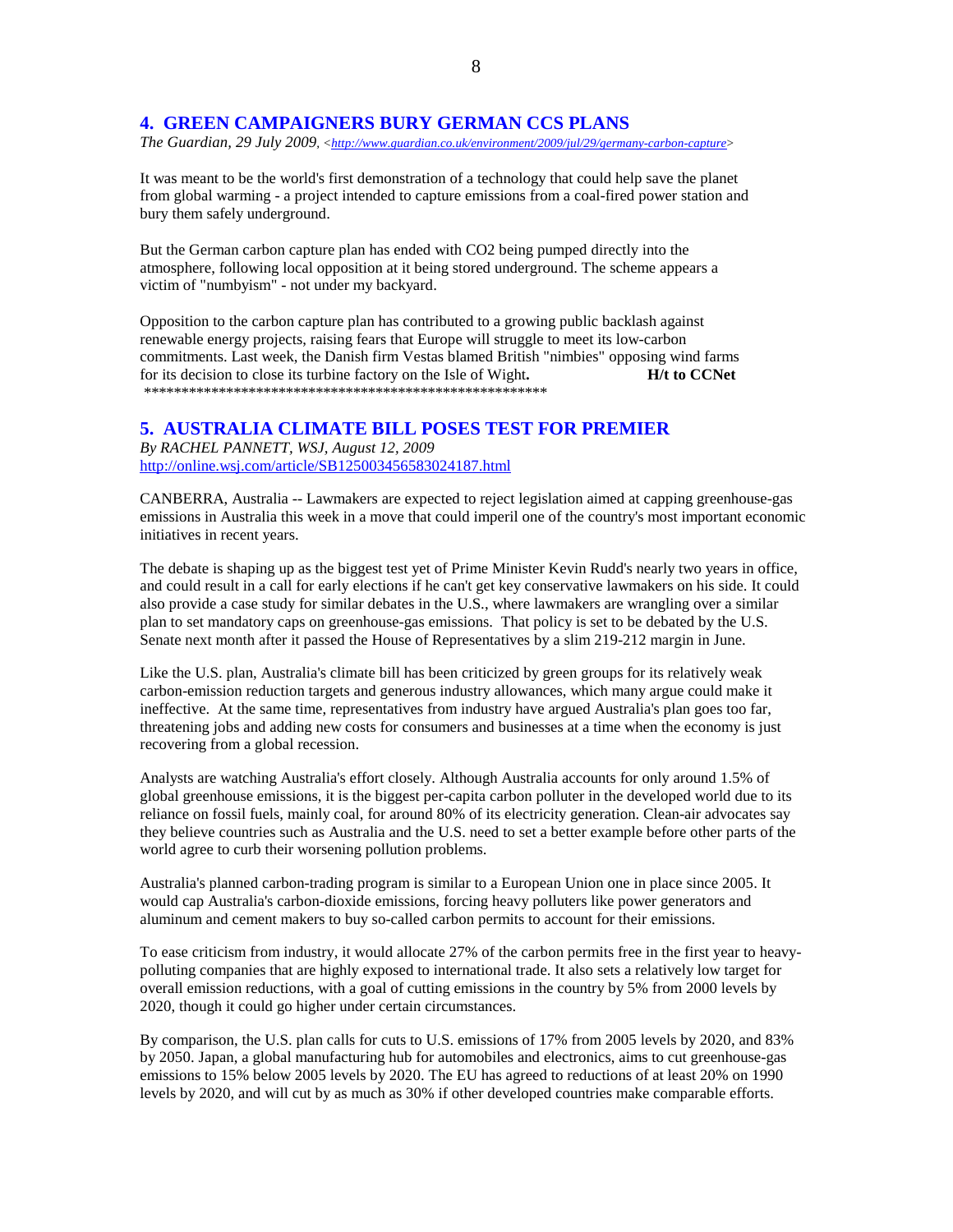Conservative senators in Australia have nevertheless vowed to kill the program during a vote in the Senate on Thursday if further changes aren't made. Among their concerns: Because the country has so much cheap coal, any switch to cleaner-burning fuels will likely drive up the cost of electricity and threaten energydependent industries, including the country's powerful natural-resources sector.

Opposition leader Malcolm Turnbull has offered to deliver enough conservative votes to pass the legislation, but only if the government agrees to certain conditions. Among other things, he and others want emissions from coal mining and agriculture to be excluded from the proposal. They also have called on the government to delay the design of the Australian carbon program until February or March, after the U.S. Senate has debated its climate bill.

Because Australia's center-left Labor government lacks a majority in the Senate, where laws are passed, it needs the support of conservatives -- or other smaller parties that also have concerns about the program - to pass its plan.

If the vote fails, the government would still be able to revive some form of climate program in future months. But it would likely to have agree to further concessions to win enough support from conservatives. \*\*\*\*\*\*\*\*\*\*\*\*\*\*\*\*\*\*\*\*\*\*\*\*\*\*\*\*\*\*\*\*\*\*\*\*\*\*\*\*\*\*\*\*\*\*\*\*\*\*\*\*\*\*\*\*\*\*\*\*\*\*\*\*\*\*

## **6. GOVERNMENT'S GREEN ENERGY PLAN MAY COST 17 TIMES MORE THAN ITS BENEFITS**

*By Edmund Conway, Daily Telegraph - 10 August 2009*  http://www.telegraph.co.uk/finance/newsbysector/energy/6001259/Governments-green-energy-plan-maycost-17-times-more-than-its-benefits.html

The Government's plans to increase the proportion of Britain's energy generated by "green" sources is set to cost between 11 and 17 times what the change brings in economic benefits. The figures are buried deep in the Government's Renewable Energy Strategy paper produced last month.

According to the document, while the expected cost will total around £4bn [=\$6.6 billion] a year over the next 20 years, amounting to £57bn to £70bn, the eventual benefit in terms of the reduced carbon dioxide emissions will be only £4bn to £5bn over that entire period. The figures make up part of the Government's impact assessment of the policies, which include plans to raise the proportion of British electricity produced by renewable sources from 5.5pc today to 30pc.

It is the Government's assessment that the non-monetary benefits of the policies will compensate for the possible £65bn shortfall, but economists are sceptical as to how much of this sum such factors can make up.

The White Paper has also calculated that household gas and electricity bills will have to rise by up to £249 a year, although Energy and Climate Change Secretary Ed Miliband has insisted that new measures to improve consumers' energy efficiency would reduce the extra cost to an average of £92 a year per home. \*\*\*\*\*\*\*\*\*\*\*\*\*\*\*\*\*\*\*\*\*\*\*\*\*\*\*\*\*\*\*\*\*\*\*\*\*\*\*\*\*\*\*\*\*\*\*\*\*

### **7. EYES FALL ON VIRGINIA IN NOV 2009**

*Salena Zito, August 02, 2009*  http://townhall.com/columnists/SalenaZito/2009/08/02/fall\_eyes\_on\_virginia

WINCHESTER, Va. – Virginia will be the center of political attention this fall, thanks to the first statewide election in a battleground state since the 2008 presidential election. November's gubernatorial race matches former state attorney general Bob McDonnell, a Republican, versus state senator Creigh Deeds, a Democrat.

A SurveyUSA poll last week gave McDonnell a 15-point lead. RealClearPolitics shows McDonnell as 6.3 percentage points in the lead, based on aggregate polling data.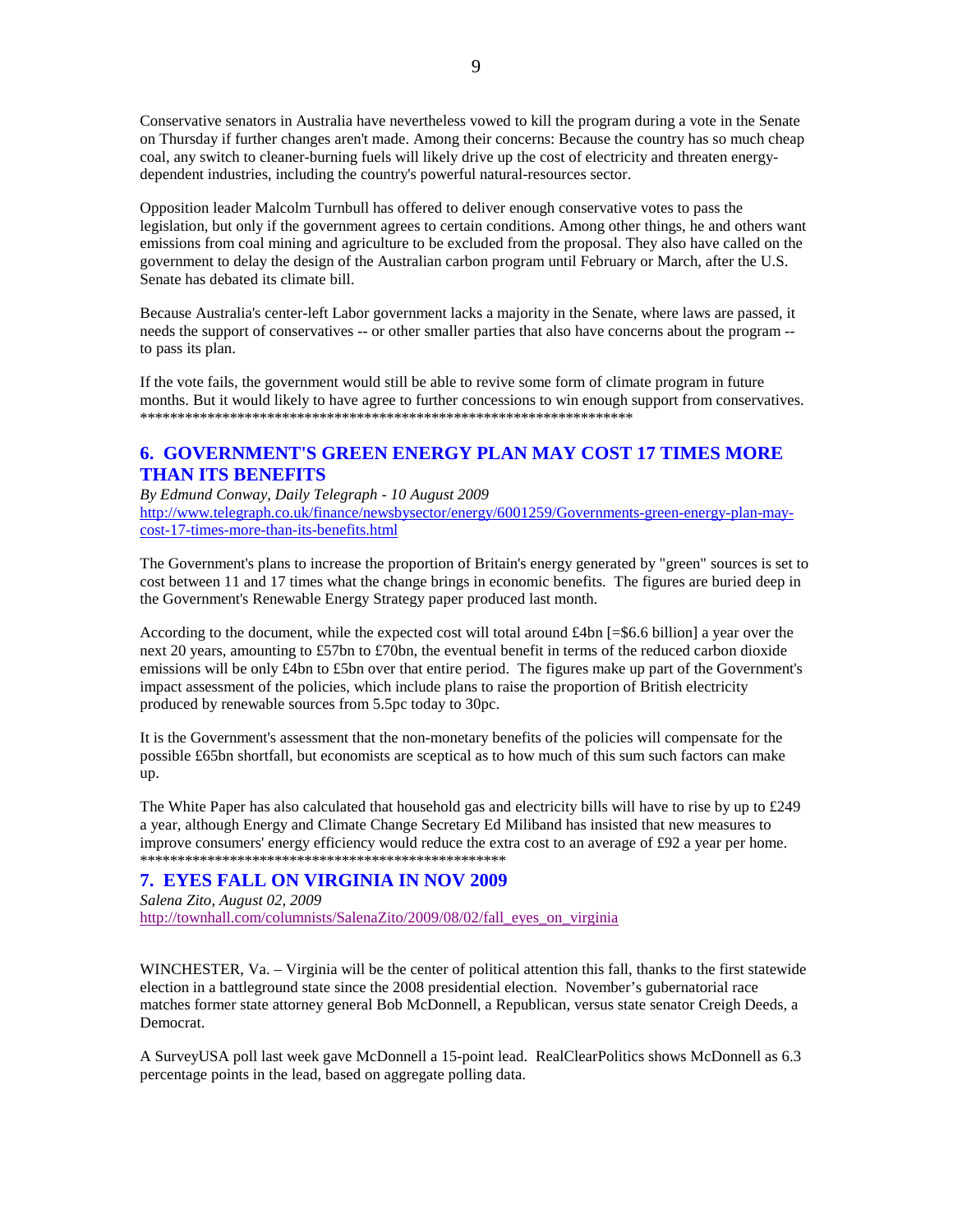"If McDonnell were to win this, the message it sends back to Washington is to slow down," said John Morrison, a Deeds supporter.

Both Virginia and New Jersey will hand a report card of sorts to President Obama and the Democrats controlling Congress with their governor's races this fall. Both are leaning toward Republican wins, but in politics, anything can change.

For about 40 years, since Richard Nixon's 1968 run, Northern Virginia favored Republicans until it began shifting to Democrats in 2004, 2006 and 2008. Located near Washington, D.C., it is home to lots of tech companies and their employees, along with a healthy proportion of people who work in government (and government has been expanding since Obama became president) and who lean left.

The Virginia Beach and Richmond areas also have favored Republicans since Nixon. Unlike their northern cousins, people in those areas have become redder. Obama's victory in Virginia was hugely related to high black voter turnout, especially in the Virginia Beach area. If that voting bloc does not show up for Deeds, he is in trouble.

It does not help him that the nation's first elected black governor, Virginia's Douglas Wilder, is cool to him – so much so that Wilder told the *Washington Times* last week that Deeds risked becoming a "me too" candidate. Wilder then complimented McDonnell for reaching out to Virginians who don't traditionally vote Republican.

McDonnell is well positioned as a state official. He beat Deeds for the attorney general's job by about 300 votes in 2005, in what was a more favorable year for Democrats. (Hurricane Katrina had hit and wiped out Bush's approval ratings, just as the Iraq War's unpopularity heated up and Social Security reform fell apart).

Obama's 2008 victory in Virginia, while impressive, was many years in the making, built on demographic changes and the election of three Democrats – U.S. senators Mark Warner (also a former governor) and Jim Webb and Gov. Tim Kaine. They were successful because they built a new brand for Democrats, one that was fiscally responsible and focused on improving people's lives rather than on divisive social issues.

That begs a question: With a healthy party brand and three popular Democrats in statewide leadership, why is Deeds languishing in the polls? "Washington's policies, plain and simple," said Philip Charles, a retired D.C. firefighter from Front Royal, Va. "Obama's charisma won this state last fall. His policies may cost his party a seat in the governor's mansion this fall." With its counter-cyclical election, Virginia is poised to serve as a check on government's role in everyday life, its expansion and its spending.

Part of Deeds' problem is that voters are exhausted after 2008's "change" hype and discouraged because they don't feel that things are getting better – changing – fast enough.

The 2010 mid-term elections will hinge on the economy and on spending. Either the economy roars back and Democrats can claim they made the difference or 2010 could be another 1982, when Ronald Reagan took a mid-term hit because the economy had not yet pulled out of its recession.

One thing is certain: No way will the economy be better this November, when Virginia and New Jersey vote – and when it comes to the relationship between politics and the economy, jobs matter more than all other measures.

\*\*\*\*\*\*\*\*\*\*\*\*\*\*\*\*\*\*\*\*\*\*\*\*\*\*\*\*\*\*\*\*\*\*\*\*\*\*\*\*\*\*\*\*\*\*\*\*\*\*\*

## **8. CARBON FUTURES AREN'T THE FUTURE**

*By Alan Oxley, Forbes.com, August 12, 2009* 

This week climate change negotiators are meeting in Germany to review a 260-page document, which U.N. officials hope will be crafted into a new treaty to reduce carbon emissions and adopted by world leaders at Copenhagen in December. At the center of this proposal is a strategy for governments to raise money by creating a large global market for carbon credits.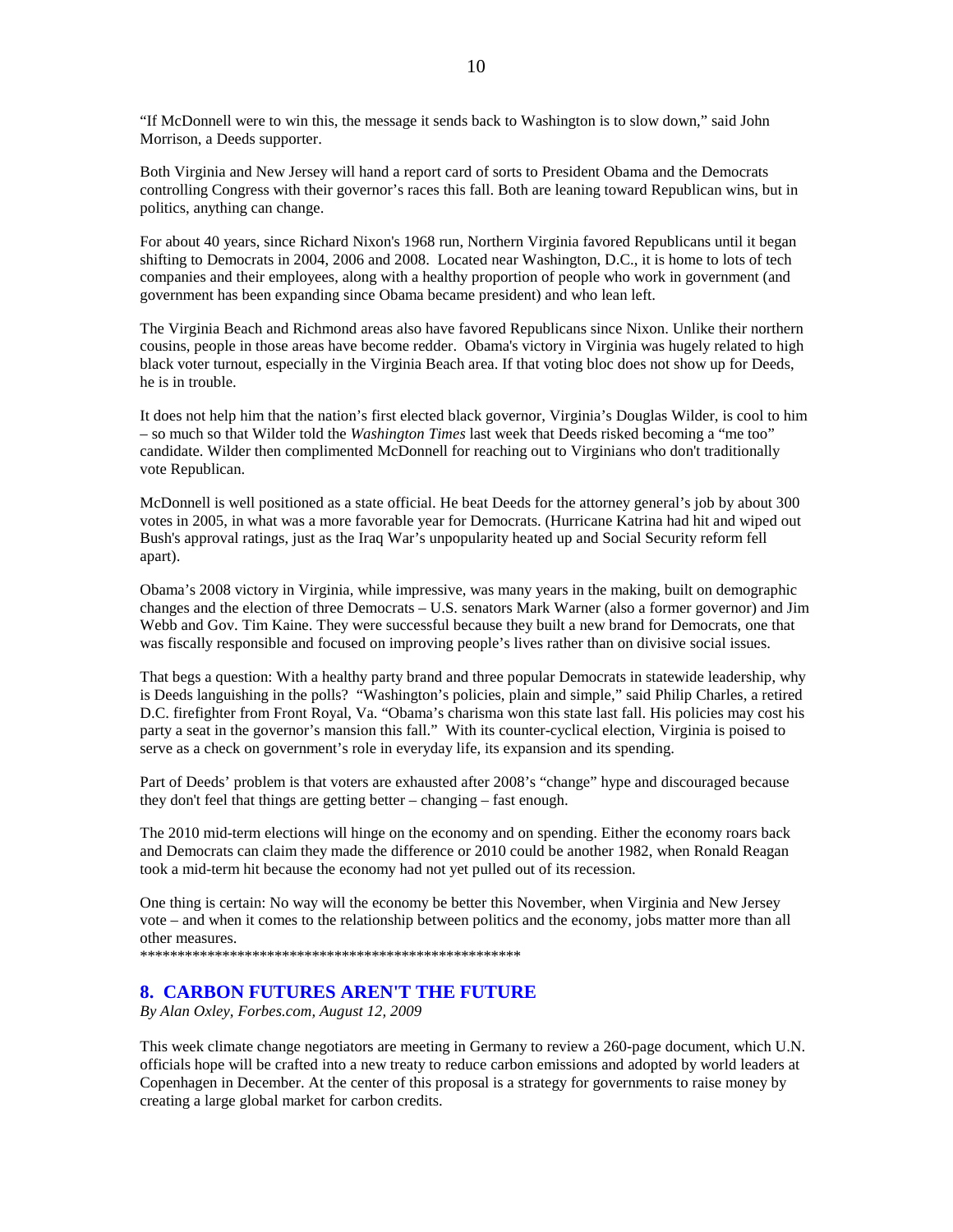The Chicago Futures Exchange already operates a small market for carbon credits. Prices are low, around \$1 a ton. Though the market now operates mainly for companies eager to boast a low carbon footprint, boosters eagerly talk about greater interest and future prices as high as \$40 a ton.

But be wary. Experts predict that no new treaty will be inked at Copenhagen. Policy makers have little inclination to hike energy costs to reduce greenhouse gas emissions in the midst of an economic crisis. Moreover, the idea is seriously impractical.

Environmental NGOs like Greenpeace and the WWF are campaigning for a \$160 billion market in carbon credits, the proceeds of which are to be directed to developing countries to entice or bribe them to reduce their own emissions.

Poor countries already receive about \$105 billion in aid every year. Given widespread doubt about the effectiveness of this existing aid, no government, least of all the U.S. Congress, would agree to more than double that amount--especially since China would significantly benefit from such a transaction and, last time we looked, it is loaded to the gills with finance.

As for the aid at hand, a quarter of the \$160 billion raised annually from this emissions trading would be earmarked for poor countries with forestry. But there's a catch. Nations would only receive these funds if they agree to use forestlands to farm carbon instead of timber or other crops. The World Bank is telling the developing world that emissions farming would generate better returns. That's just not true.

According to a new study by World Growth International, the returns from developing forestlands are at least four to eight times greater than farming carbon. And since forestry directly and indirectly contributes up to about 7% of the national economy of forest-rich, tropical, developing countries, these anti-forestry initiatives threaten to significantly impede their chances to create new jobs and wealth.

The World Bank's stated mission is to reduce poverty. Yet, by encouraging poor nations to select the lowest-yielding option, its anti-forestry campaign directly conflicts with that core principle.

The organization's environmental economists argue that if governments create a large global market for carbon credits, the carbon stored in the trees would become more valuable and, therefore, entice poor communities to farm the carbon instead of the tree. The World Bank has garnered several hundred million dollars to encourage and equip developing countries to get into this game, despite the improbability of agreement on a global emissions trading market.

The touting of "easy money" has already had unhappy results. Last week, for example, the government of Papua New Guinea (PNG) closed its official office for climate change. That's because the country's climate change director had been circulating certificates for rights to allocate carbon, even though there's no law in the country that creates such rights. There had been reports of multimillion-dollar sales to companies set up in Australia to make these trades. And hustlers had been selling permits (along with large paper bags) for \$500 a pop to locals to collect carbon dioxide from the air and deliver it to the climate change office.

These kinds of policies come at the expense of both the planet and the poor. As such, the World Bank, Greenpeace, WWF and other groups presently pushing for a global carbon market should pause and reassess their plan.

If our true intent is to protect global forest biodiversity and enable poor countries to become economically self-sufficient, then we need to encourage a more serious and nuanced approach: allowing sustainably managed forestry.

Some sort of global compact on climate change will be agreed upon sometime in the next decade. But don't waste any money on global carbon futures--they are unlikely to be a part of it.

*Alan Oxley is chairman of World Growth International, a U.S.-based free-market non-governmental*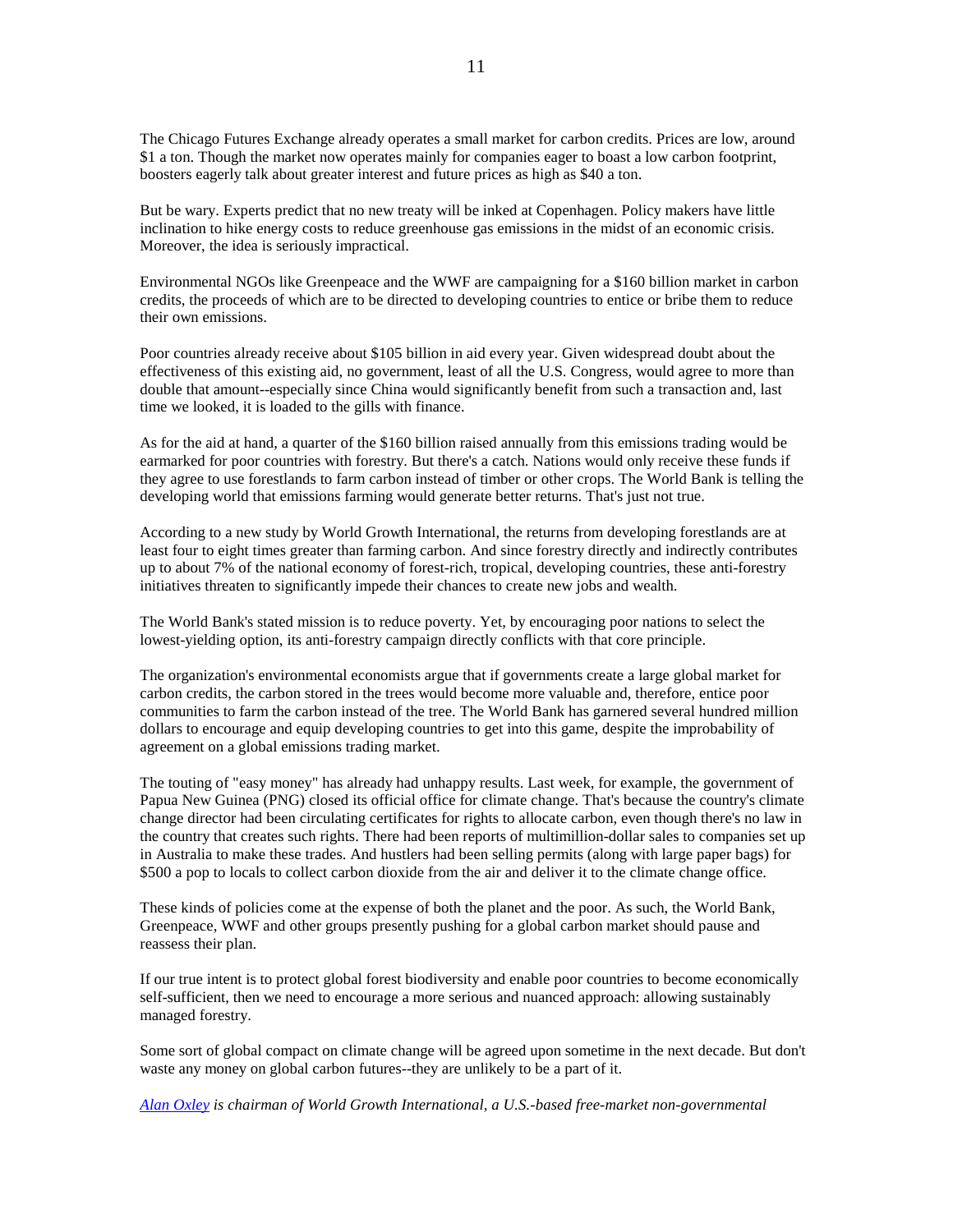*organization, and the author of a new report on how forestry can reduce poverty. He formerly served as chairman of the General Agreement on Tariffs and Trade, the predecessor to the World Trade Organization.* 

\*\*\*\*\*\*\*\*\*\*\*\*\*\*\*\*\*\*\*\*\*\*\*\*\*\*\*\*\*\*\*\*\*\*\*\*\*\*\*\*\*\*\*\*\*\*\*\*\*\*

## **9. DOOMED PLANET: RESISTING CLIMATE HYSTERIA:**

*A Case Against Precipitous Climate Action by Richard S. Lindzen, July 26, 2009*  http://www.quadrant.org.au/blogs/doomed-planet/2009/07/resisting-climate-hysteria

*"Today's debate about global warming is essentially a debate about freedom. Environmentalists would like to mastermind each and every possible (and impossible) aspect of our lives." --* Vaclav Klaus *"Blue Planet in Green Shackles"* 

The notion of a static, unchanging climate is foreign to the history of the earth or any other planet with a fluid envelope. The fact that the developed world went into hysterics over changes in global mean temperature anomaly of a few tenths of a degree will astound future generations. Such hysteria simply represents the scientific illiteracy of much of the public, the susceptibility of the public to the substitution of repetition for truth, and the exploitation of these weaknesses by politicians, environmental promoters, and, after 20 years of media drum beating, many others as well.

Climate is always changing. We have had ice ages and warmer periods when alligators were found in Spitzbergen. Ice ages have occurred in a 100-thousand-year cycle for the last 700 thousand years, and there have been previous periods that appear to have been warmer than the present despite CO2 levels being lower than they are now.

More recently, we have had the medieval warm period and the little ice age. During the latter, alpine glaciers advanced to the chagrin of overrun villages. Since the beginning of the 19th Century these glaciers have been retreating. Frankly, we don't fully understand either the advance or the retreat.

For small changes in climate associated with tenths of a degree, there is no need for any external cause. The earth is never exactly in equilibrium. The motions of the massive oceans where heat is moved between deep layers and the surface provides variability on time scales from years to centuries. Recent work (Tsonis et al, 2007), suggests that this variability is enough to account for all climate change since the 19th Century.

Supporting the notion that man has not been the cause of this unexceptional change in temperature is the fact that there is a distinct signature to greenhouse warming: surface warming should be accompanied by warming in the tropics around an altitude of about 9km that is about 2.5 times greater than at the surface. Measurements show that warming at these levels is only about 3/4 of what is seen at the surface, implying that only about a third of the surface warming is associated with the greenhouse effect, and, quite possibly, not all of even this really small warming is due to man (Lindzen, 2007, Douglass et al, 2007).

This further implies that all models predicting significant warming are greatly overestimating warming. This should not be surprising -- though inevitably in climate science, when data conflicts with models, a small coterie of scientists can be counted upon to modify the data. Thus, Santer, et al (2008), argue that stretching uncertainties in observations and models might marginally eliminate the inconsistency. That the data should always need correcting to agree with models is totally implausible and indicative of a certain corruption within the climate science community.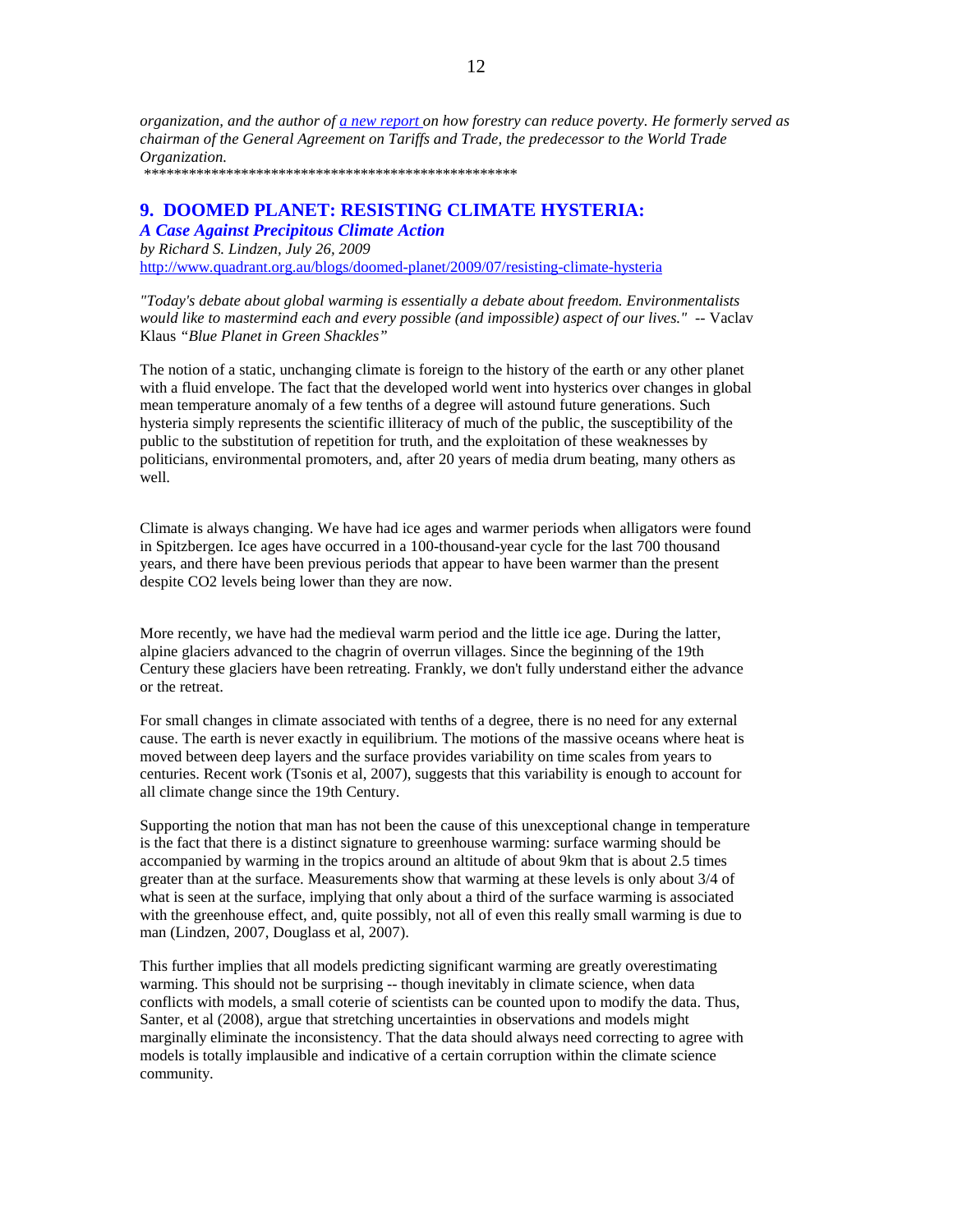It turns out that there is a much more fundamental and unambiguous check of the role of feedbacks in enhancing greenhouse warming that also shows that all models are greatly exaggerating climate sensitivity. Here, it must be noted that the greenhouse effect operates by inhibiting the cooling of the climate by reducing net outgoing radiation.

However, the contribution of increasing CO2 alone does not, in fact, lead to much warming (approximately 1 deg. C for each doubling of CO2). The larger predictions from climate models are due to the fact that, within these models, the more important greenhouse substances, water vapor and clouds, act to greatly amplify whatever CO2 does. This is referred to as a positive feedback. It means that increases in surface temperature are accompanied by reductions in the net outgoing radiation - thus enhancing the greenhouse warming. All climate models show such changes when forced by observed surface temperatures.

Satellite observations of the earth's radiation budget allow us to determine whether such a reduction does, in fact, accompany increases in surface temperature in nature. As it turns out, the satellite data from the ERBE instrument (Barkstrom, 1984, Wong et al, 2006) shows that the feedback in nature is strongly negative -- strongly reducing the direct effect of CO2 (Lindzen and Choi, 2009) in profound contrast to the model behavior. This analysis makes clear that even when all models agree, they can all be wrong, and that this is the situation for the all-important question of climate sensitivity.

According to the UN's Intergovernmental Panel on Climate Change, the greenhouse forcing from manmade greenhouse gases is already about 86% of what one expects from a doubling of CO2 (with about half coming from methane, nitrous oxide, freons and ozone), and alarming predictions depend on models for which the sensitivity to a doubling for CO2 is greater than 2C, which implies that we should already have seen much more warming than we have seen thus far, even if all the warming we have seen so far were due to man.

This contradiction is rendered more acute by the fact that there has been no statistically significant net global warming for the last fourteen years. Modelers defend this situation by arguing that aerosols have cancelled much of the warming, and that models adequately account for natural unforced internal variability. However, a recent paper (Ramanathan, 2007) points out that aerosols can warm as well as cool, while scientists at the UK's Hadley Centre for Climate Research recently noted that their model did not appropriately deal with natural internal variability thus demolishing the basis for the IPCC's iconic attribution (Smith et al, 2007).

Interestingly (though not unexpectedly), the British paper did not stress this. Rather, they speculated that natural internal variability might step aside in 2009, allowing warming to resume. Resume? Thus, the fact that warming has ceased for the past fourteen years is acknowledged. It should be noted that, more recently, German modelers have moved the date for 'resumption' up to 2015 (Keenlyside et al, 2008). Climate alarmists respond that some of the hottest years on record have occurred during the past decade. Given that we are in a relatively warm period, this is not surprising, but it says nothing about trends.

Given that the evidence (and I have noted only a few of many pieces of evidence) strongly implies that anthropogenic warming has been greatly exaggerated, the basis for alarm due to such warming is similarly diminished. However, a really important point is that the case for alarm would still be weak even if anthropogenic global warming were significant. Polar bears, arctic summer sea ice, regional droughts and floods, coral bleaching, hurricanes, alpine glaciers, malaria, etc. etc. all depend not on some global average of surface temperature anomaly, but on a huge number of regional variables including temperature, humidity, cloud cover, precipitation, and direction and magnitude of wind. The state of the ocean is also often crucial. Our ability to forecast any of these over periods beyond a few days is minimal (a leading modeler refers to it as essentially guesswork).

Yet, each catastrophic forecast depends on each of these being in a specific range. The odds of any specific catastrophe actually occurring are almost zero. This was equally true for earlier forecasts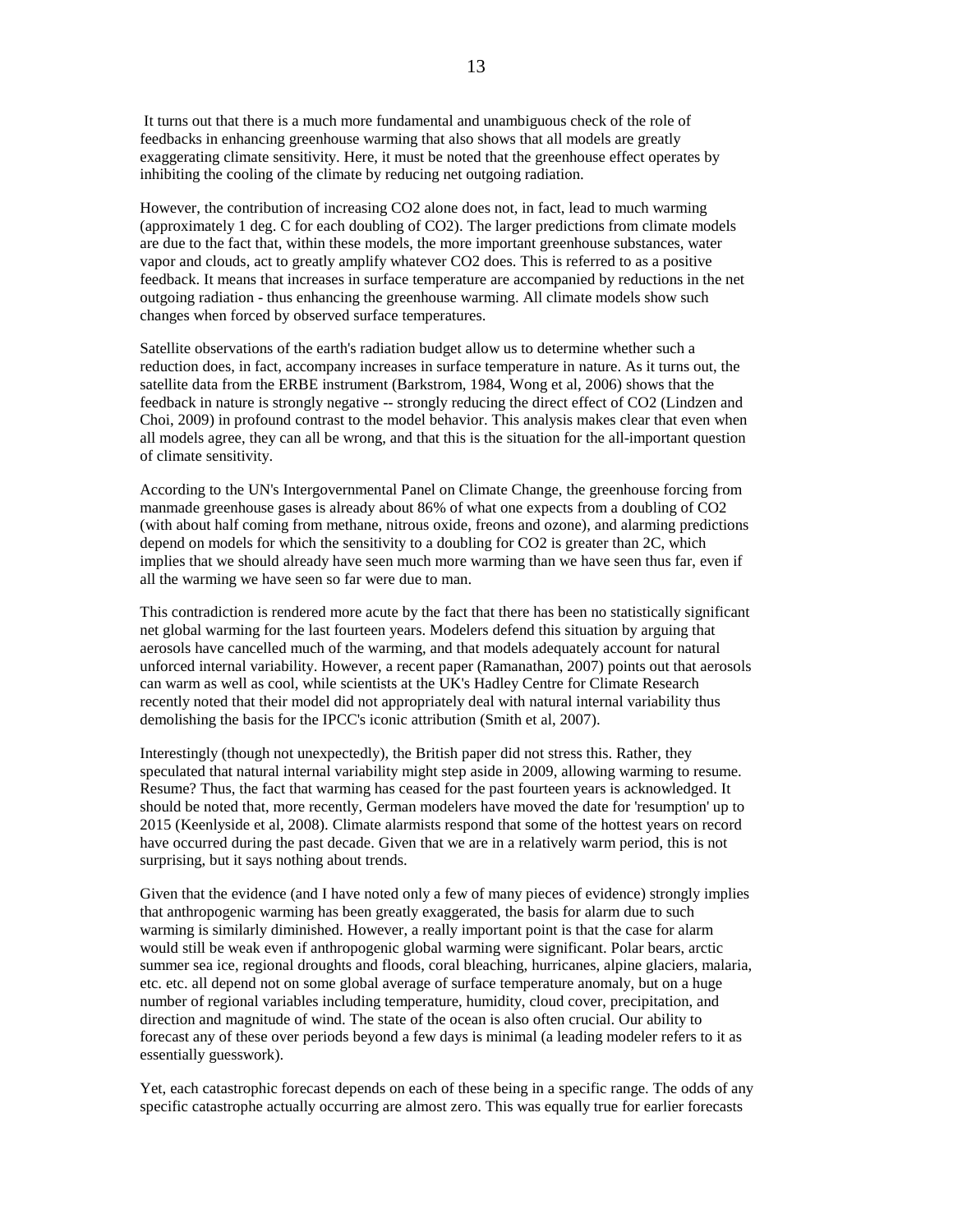of famine for the 1980's, global cooling in the 1970's, Y2K and many others. Regionally, year to year fluctuations in temperature are over four times larger than fluctuations in the global mean. Much of this variation has to be independent of the global mean; otherwise the global mean would vary much more.

This is simply to note that factors other than global warming are more important to any specific situation. This is not to say that disasters will not occur; they always have occurred and this will not change in the future. Fighting global warming with symbolic gestures will certainly not change this. However, history tells us that greater wealth and development can profoundly increase our resilience.

In view of the above, one may reasonably ask why there is the current alarm, and, in particular, why the astounding upsurge in alarmism of the past 4 years. When an issue like global warming is around for over twenty years, numerous agendas are developed to exploit the issue. The interests of the environmental movement in acquiring more power, influence, and donations are reasonably clear. So too are the interests of bureaucrats for whom control of CO2 is a dream-come-true. After all, CO2 is a product of breathing itself. Politicians can see the possibility of taxation that will be cheerfully accepted because it is necessary for 'saving' the earth.

Nations have seen how to exploit this issue in order to gain competitive advantages. But, by now, things have gone much further. The case of ENRON (a now bankrupt Texas energy firm) is illustrative in this respect. Before disintegrating in a pyrotechnic display of unscrupulous manipulation, ENRON had been one of the most intense lobbyists for the 1997 Kyoto [Protocol]. It had hoped to become a trading firm dealing in carbon emission rights. This was no small hope. These rights are likely to amount to over a trillion dollars, and the commissions will run into many billions. Hedge funds are actively examining the possibilities; so was the late Lehman Brothers.

Goldman Sachs has lobbied extensively for the 'cap and trade' bill, and is well positioned to make billions. It is probably no accident that Gore, himself, is associated with such activities. The sale of indulgences is already in full swing with organizations selling offsets to one's carbon footprint while sometimes acknowledging that the offsets are irrelevant. The possibilities for corruption are immense. Archer Daniels Midland (America's largest agribusiness) has successfully lobbied for ethanol requirements for gasoline, and the resulting demand for ethanol may already be contributing to large increases in corn prices and associated hardship in the developing world (not to mention poorer car performance).

And finally, there are the numerous well-meaning individuals who have allowed propagandists to convince them that in accepting the alarmist view of anthropogenic climate change, they are displaying intelligence and virtue For them, their psychic welfare is at stake. With all this at stake, one can readily suspect that there might be a sense of urgency provoked by the possibility that warming may have ceased and that the case for such warming as was seen being due in significant measure to man, disintegrating.

For those committed to the more venal agendas, the need to act soon, before the public appreciates the situation, is real indeed. However, for more serious leaders, the need to courageously resist hysteria is clear. Wasting resources on symbolically fighting ever-present climate change is no substitute for prudence. Nor is the assumption that the earth's climate reached a point of perfection in the middle of the twentieth century a sign of intelligence.

#### *References:*

Barkstrom, B.R., 1984: The Earth Radiation Budget Experiment (ERBE), Bull. Amer. Meteor. Soc., 65, 1170-1185.

Douglass, D.H., J.R. Christy, B.D. Pearson and S. F. Singer, 2007: A comparison of tropical temperature trends with model predictions, Int. J. Climatol., DOI: 10.1002/joc.1651